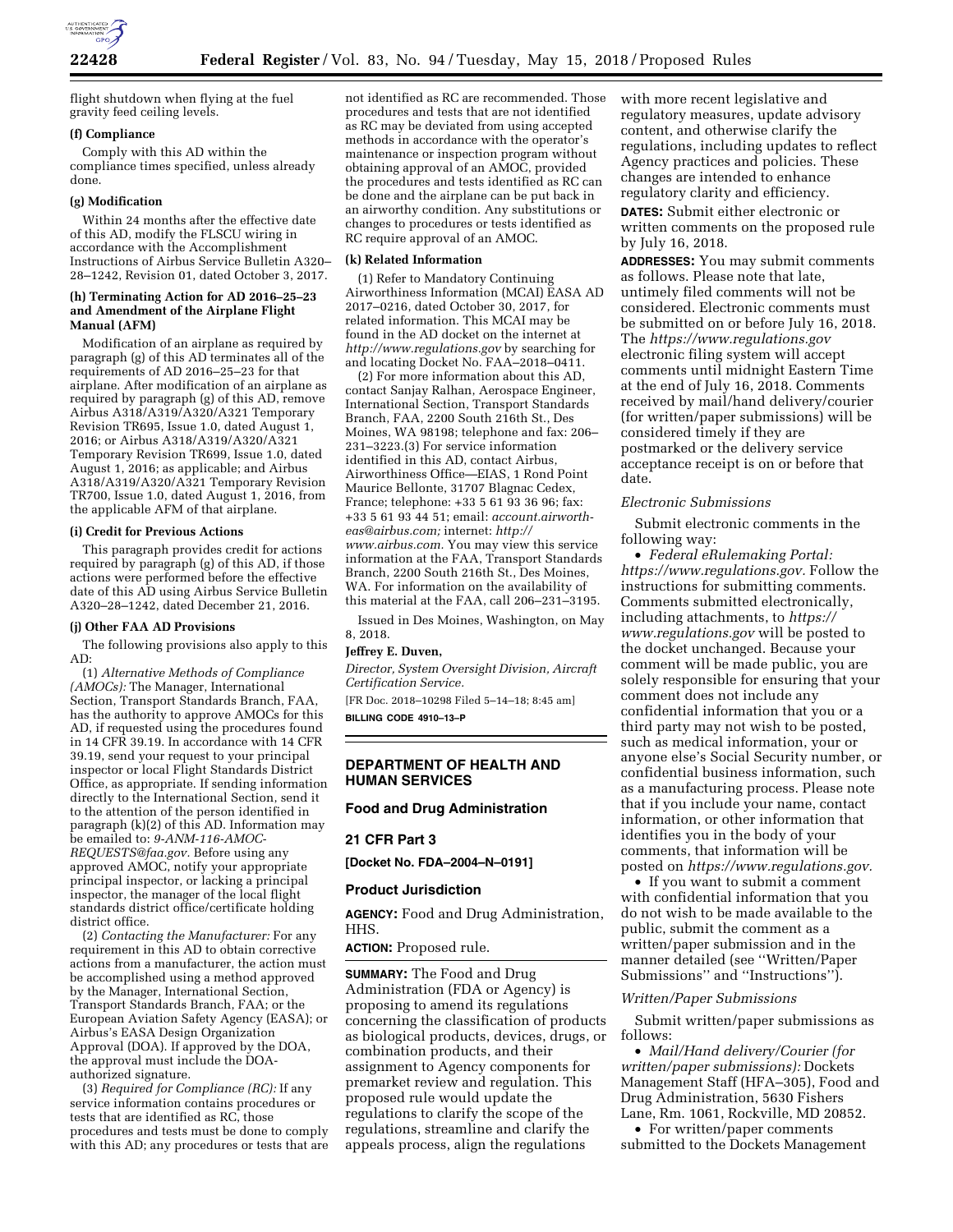Staff, FDA will post your comment, as well as any attachments, except for information submitted, marked and identified, as confidential, if submitted as detailed in ''Instructions.''

*Instructions:* All submissions received must include the Docket No. FDA– 2004–N–0191 for ''Product Jurisdiction.'' Received comments, those filed in a timely manner (see **ADDRESSES**), will be placed in the docket and, except for those submitted as ''Confidential Submissions,'' publicly viewable at *[https://](https://www.regulations.gov) [www.regulations.gov,](https://www.regulations.gov)* or at the Dockets Management Staff between 9 a.m. and 4 p.m., Monday through Friday.

• Confidential Submissions—To submit a comment with confidential information that you do not wish to be made publicly available, submit your comments only as a written/paper submission. You should submit two copies total. One copy will include the information you claim to be confidential with a heading or cover note that states ''THIS DOCUMENT CONTAINS CONFIDENTIAL INFORMATION.'' The Agency will review this copy, including the claimed confidential information, in its consideration of comments. The second copy, which will have the claimed confidential information redacted/blacked out, will be available for public viewing and posted on *[https://www.regulations.gov.](https://www.regulations.gov)* Submit both copies to the Dockets Management Staff. If you do not wish your name and contact information to be made publicly available, you can provide this information on the cover sheet and not in the body of your comments and you must identify this information as ''confidential.'' Any information marked as ''confidential'' will not be disclosed except in accordance with 21 CFR 10.20 and other applicable disclosure law. For more information about FDA's posting of comments to public dockets, see 80 FR 56469, September 18, 2015, or access the information at: *[https://www.gpo.gov/](https://www.gpo.gov/fdsys/pkg/FR-2015-09-18/pdf/2015-23389.pdf) [fdsys/pkg/FR-2015-09-18/pdf/2015-](https://www.gpo.gov/fdsys/pkg/FR-2015-09-18/pdf/2015-23389.pdf)  [23389.pdf.](https://www.gpo.gov/fdsys/pkg/FR-2015-09-18/pdf/2015-23389.pdf)* 

*Docket:* For access to the docket to read background documents or the electronic and written/paper comments received, go to *[https://](https://www.regulations.gov) [www.regulations.gov](https://www.regulations.gov)* and insert the docket number, found in brackets in the heading of this document, into the "Search" box and follow the prompts and/or go to the Dockets Management Staff, 5630 Fishers Lane, Rm. 1061, Rockville, MD 20852.

**FOR FURTHER INFORMATION CONTACT:** John Barlow Weiner, Associate Director for Policy, Office of Combination Products, Food and Drug Administration, 10903

New Hampshire Ave., Bldg. 32, Rm. 5129, Silver Spring, MD 20933, 301– 796–8930, *[john.weiner@fda.hhs.gov.](mailto:john.weiner@fda.hhs.gov)* 

# **SUPPLEMENTARY INFORMATION:**

## **Table of Contents**

Executive Summary

- I. Description of the Proposed Rule
	- A. Clarify the Scope of the Regulation B. Streamline and Clarify the Appeals Process for Product Classifications and Assignments
	- C. Aligning Part 3 with More Recent Legislative and Regulatory Measures
	- D. Update Advisory Content E. Other Clarifications to the Rule
- II. Legal Authority
- III. Paperwork Reduction Act of 1995
- IV. Analysis of Environmental Impact
- V. Federalism
- VI. Consultation and Coordination with Indian Tribal Governments
- VII. Preliminary Economic Analysis of Impacts
	- A. Introduction
	- B. Summary of Costs and Benefits
- VIII. Proposed Effective Date
- IX. Reference

### **Executive Summary**

FDA promulgated its product jurisdiction regulations, codified at part 3 (21 CFR part 3), in 1991 (see 56 FR 58754, November 21, 1991). Although FDA amended these regulations most recently in 2005, to clarify the meaning of the statutory term ''primary mode of action'' for assignment of combination products to Agency components (see 70 FR 49848, August 25, 2005), the regulations remain largely as published in 1991. However, relevant statutory provisions have changed; FDA has published additional policies so that the advisory content included in the regulations requires updating; and in other respects the rule warrants revisions to enhance clarity and efficiency. Accordingly, FDA is proposing to amend part 3 to: (1) Clarify the scope of the regulations; (2) streamline and clarify the appeals process; (3) align the regulations with more recent legislative and regulatory measures; (4) update advisory content; and (5) otherwise clarify the rule, including updating it to reflect Agency policies and practices.

The incremental quantified cost savings of the proposed rule accrue to both the Agency and industry from resources, such as time and paper, saved through eliminating the part 3 appeal to the Office of Combination Products (OCP). These annual social cost savings are estimated to be \$28,000. Sponsors are expected to incur one-time costs to read and understand the regulation. Our primary estimate of the total cost to industry in the first year is approximately \$131,000.

The Agency estimates the quantifiable net social effect of the proposed rule to be a cost of approximately \$103,000 in the first year and a cost savings of approximately \$28,000 each year starting in the second year. The net present discounted value of the quantifiable net effect over 10 years is approximately \$114,000 at a 3 percent discount rate and \$76,000 at a 7 percent discount rate. The total annualized net effect of the proposed rule is estimated to produce an average net cost savings ranging from \$13,000 at a 3 percent discount rate and \$11,000 at a 7 percent discount rate.

#### **I. Description of the Proposed Rule**

For the reasons presented in the following subsections, FDA proposes to amend its regulations on Product Jurisdiction codified at part 3 to: (1) Clarify the scope of the regulation; (2) streamline and clarify the appeals process; (3) align the regulations with more recent legislative and regulatory measures; (4) update advisory content; and (5) otherwise clarify the rule, including updating it to reflect Agency policies and practices.

## *A. Clarify the Scope of the Regulation*

This proposed rule, if finalized, would amend § 3.3—Scope, to clarify that the part 3 procedures apply to sponsors (also referred to as applicants, see § 3.2—Definitions) for products for which the classification as biological products, devices, drugs, or combination products, or the Agency component with primary jurisdiction, is unclear or in dispute. It would also make conforming revisions to other sections in part 3, including the definitions in § 3.2.

FDA published its product jurisdiction regulations codified at part 3 in 1991, in part to implement section 503(g) of the Federal Food, Drug, and Cosmetic Act (FD&C Act) (21 U.S.C. 353(g)), which calls upon the Agency to assign products that are comprised of any combination of a drug and a device, a device and a biological product, a biological product and a drug, or a drug, a device and a biological product (''combination products'') to Agency components based on the primary mode of action (PMOA) of the combination product. The rulemaking also established that the same procedures would be used to assign biological products, devices, and drugs to Agency components when their assignment was unclear or in dispute.

Although part 3 did not expressly refer to classification of products as biological products, devices, drugs, or combination products, such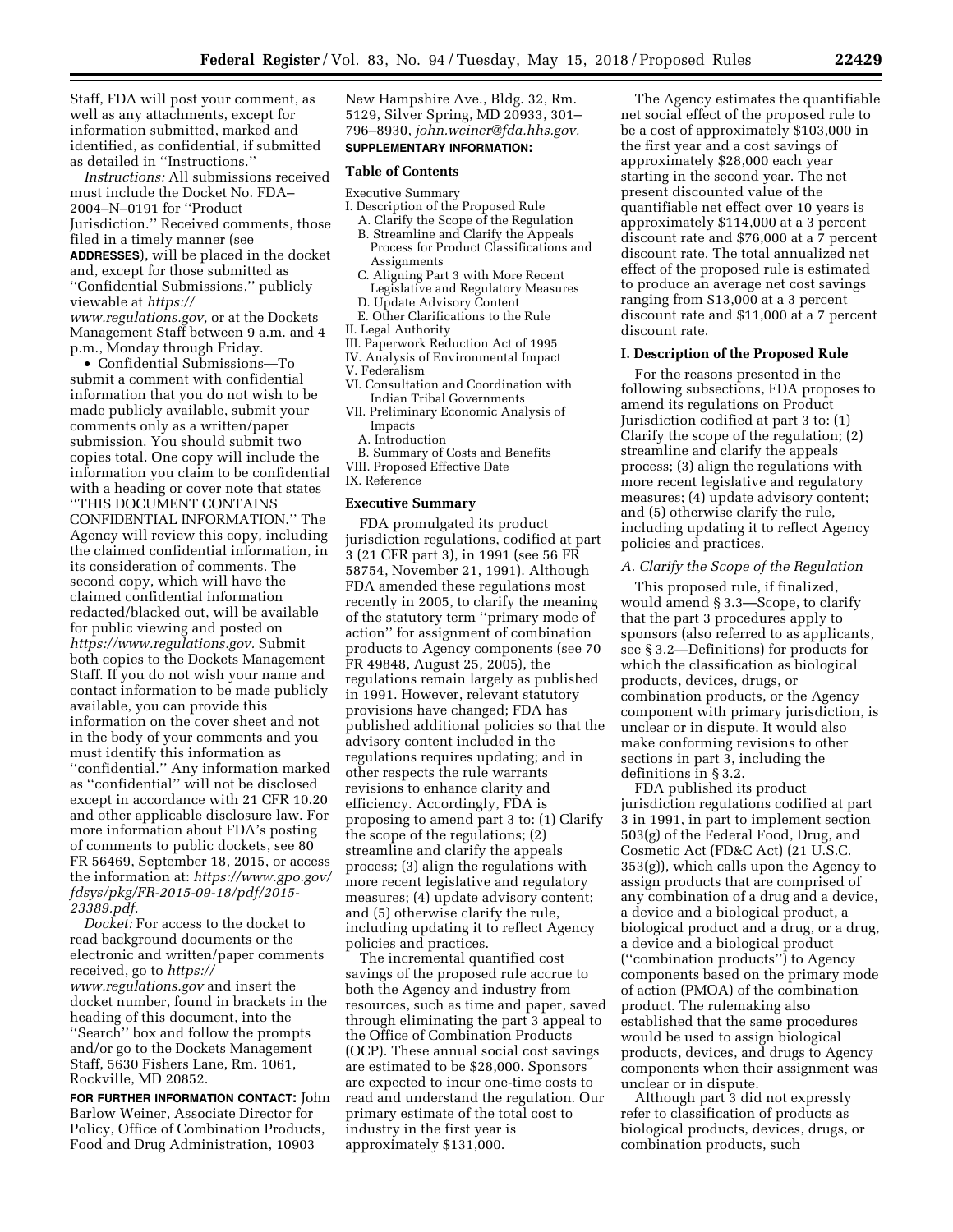determinations are generally necessary to make an assignment determination. Non-combination products (biological products, devices, and drugs) are assigned to Agency components based on their classification. Accordingly, the Agency needs to determine, for example, whether a product is a biological product to be able to determine whether it should be assigned to a component that regulates biological products. Similarly, assignment of combination products is based on determining whether the product is a combination product and if so, which constituent part of the combination product (biological product, device, or drug) provides the PMOA (or applying the algorithm specified in § 3.4(b) if the PMOA cannot be determined with reasonable certainty).

Therefore, the Agency has been accepting under part 3 sponsor requests for the Agency to make product classification as well as assignment determinations (see, *e.g.,* ''How to Write a Request for Designation (RFD)'', at *[https://www.fda.gov/](https://www.fda.gov/regulatoryinformation/guidances/ucm126053.htm)* 

*[regulatoryinformation/guidances/](https://www.fda.gov/regulatoryinformation/guidances/ucm126053.htm) [ucm126053.htm](https://www.fda.gov/regulatoryinformation/guidances/ucm126053.htm)*). FDA's longstanding acceptance and review of sponsors' requests for product classification under part 3 is consistent with the obligations to which FDA became subject in 1998 under section 416 of the Food and Drug Administration Modernization Act of 1997 (FDAMA) (Pub. L. 105–115), which added section 563 to the FD&C Act (21 U.S.C. 360bbb–2). Section 563 of the FD&C Act requires FDA to classify products as biological products, devices, drugs, or combination products and to assign products to an Agency component for regulation, in response to requests for designations submitted by product sponsors. The procedures at part 3 are appropriate for implementation of section 563 as well as section 503(g) of the FD&C Act, and FDA has used these procedures for both purposes to date.

This proposed rule would revise § 3.3 to clarify that FDA's procedures in part 3 apply to classification of products as biological products, devices, drugs, or combination products as well as to assignment of these products to Agency components, and would make corresponding amendments to other sections in part 3, including §§ 3.1, 3.7(c)(3) (see proposed 3.5(b)), 3.8(b) (see proposed 3.6(b)), 3.9(b) (see proposed 3.7(b)), and the definitions in § 3.2 for "letter of designation," "letter of request,'' and ''product jurisdiction officer,'' to be consistent with this clarified statement of scope.

In addition, Agency experience over the 26 years since part 3 was codified

has shown that sponsors sometimes are confused as to whether they must request a classification or assignment determination under part 3 as a prerequisite to making a premarket submission for their product, regardless of whether the classification or assignment for their product is unclear or in dispute. In addition, some entities who are not the sponsor for the product have attempted to obtain a product classification or assignment determination. To eliminate this confusion, this proposed rule would also revise § 3.3 to state that the part 3 procedures apply to sponsors if classification or assignment is unclear or in dispute for their product. If no such uncertainty exists, use of the procedures is unnecessary, and sponsors can engage directly with the appropriate Agency component. Further, clarifying that part 3 applies to sponsors is consistent with section 503(g) of the FD&C Act, as amended by the 21st Century Cures Act (Cures Act) (Pub. L. 114–255), and with section 563 of the FD&C Act.

*B. Streamline and Clarify the Appeals Process for Product Classifications and Assignments* 

Section 3.8(c)—Requests for reconsideration. The proposed rule would remove, as confusing and inefficient, the process codified at § 3.8(c) for sponsors to request that the product jurisdiction officer reconsider determinations made under part 3.

Currently, a sponsor may make a request for reconsideration and if the sponsor disagrees with the decision upon reconsideration, the sponsor may make an additional, supervisory appeal in accordance with § 10.75 (21 CFR 10.75). Alternatively, the sponsor may directly submit such a supervisory appeal without first requesting reconsideration under § 3.8(c).

This current approach has proven confusing to sponsors and inefficient for sponsors and Agency staff. Determinations under part 3 are made through a robust process involving OCP's review of information, either provided by the sponsor or otherwise available to the Agency, in consultation with regulatory, legal, and scientific staff from other Agency components, as appropriate. Consistent with appeals under § 10.75, no new information may be presented in a request for reconsideration under § 3.8(c). Because determinations under part 3 are made through a robust process, further evaluation of the same data and information by OCP is unlikely to result in a change of decision. Requests for reconsideration have been inefficient for sponsors who have opted to utilize this mechanism, and inclusion of the request for reconsideration mechanism has led to confusion, with sponsors sometimes believing they must make a request for reconsideration before they may submit a § 10.75 supervisory appeal.

Accordingly, FDA has determined that the request for reconsideration process is unhelpful to retain.

## *C. Aligning Part 3 With More Recent Legislative and Regulatory Measures*

In addition to the amendments made by section 416 of FDAMA regarding classification and assignment discussed in section I.A, two other statutory changes have been made relating to issues addressed in part 3 since FDA promulgated the part 3 regulations in 1991, and this rule proposes to amend part 3 to comport with these statutory changes as well.

FDA amended part 3 in 2005 to clarify the meaning of PMOA for assignment of combination products, and to codify at § 3.2 definitions for biological product, device, and drug ''modes of action'' based upon the statutory definitions of biological product, device, and drug. The Biologics Price Competition and Innovation Act of 2009 (Subtitle A of Title VII of the Patient Protection and Affordable Care Act (Pub. L. 111–148)) amended the definition for biological product at section 351(i) of the Public Health Service Act (PHS Act) (42 U.S.C. 262(i)) to address expressly and more precisely the classification of proteins as biological products. This proposed rule would amend the definition for ''biological product mode of action'' at § 3.2 to align with the current statutory definition for biological product.

In 2016, section 3038 of the Cures Act amended section 503(g) of the FD&C Act, to include additional provisions relating to intercenter consultation and coordination (see 21 U.S.C. 353(g)(8)(C)), reinforcing expectations that intercenter consultation and coordination occur as appropriate. Currently, § 3.4(c) states in part that the designation of a center (an ''agency component'' as defined in § 3.2) as having primary jurisdiction for a combination product does not preclude consultations by that component with other components. In keeping with section 503(g) of the FD&C Act as amended and Agency practice, the Agency is revising § 3.4(c) to make clear that consultations with other Agency components will occur as FDA deems appropriate. Agency practice is to conduct intercenter consultation and coordination routinely to ensure appropriate expertise is brought to bear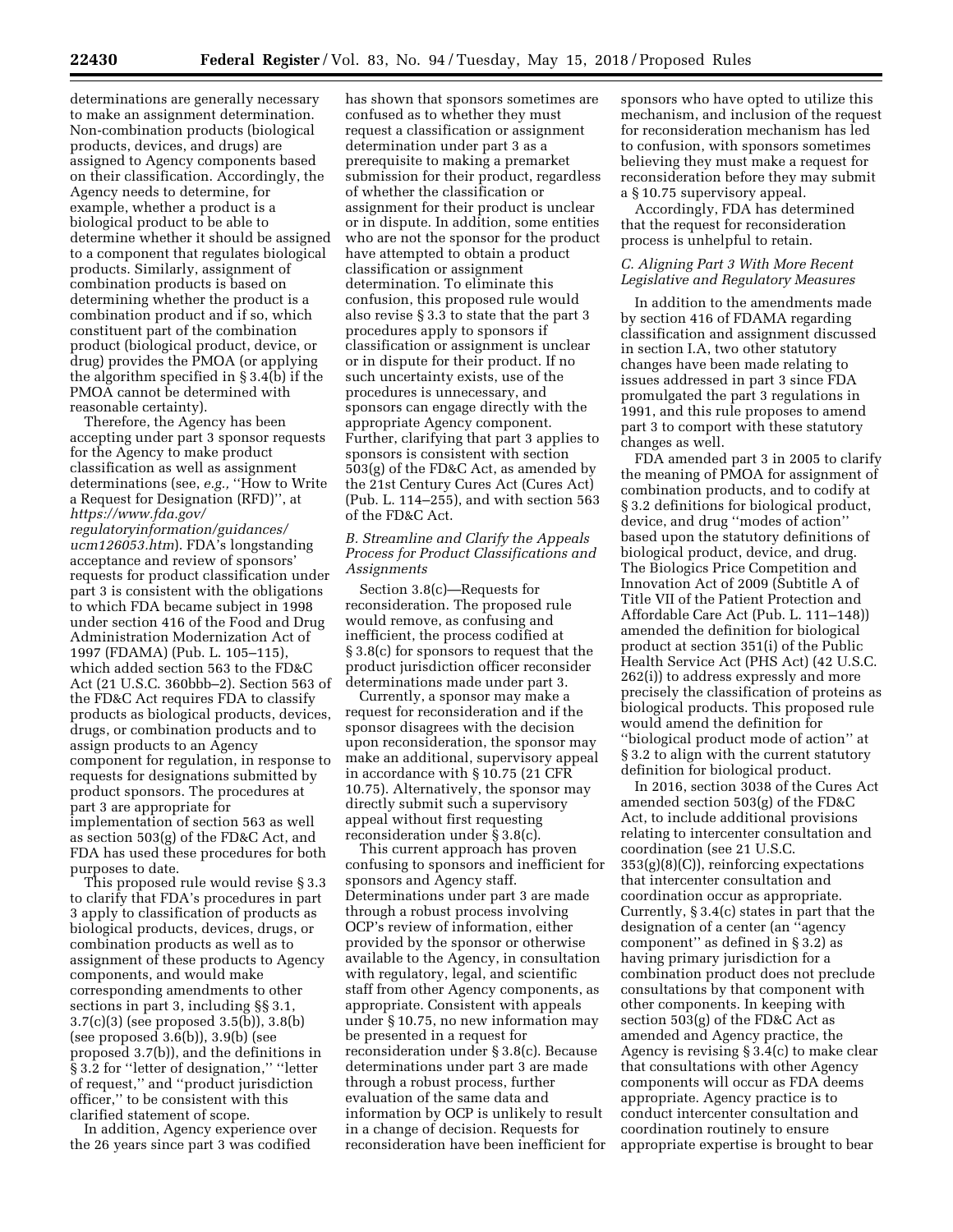to enable fully informed reviews and consistent regulation of products.

In addition, section 503(g) of the FD&C Act, as amended by section 3038 of the Cures Act, states that combination products shall be reviewed under a single application whenever appropriate, and that sponsors may submit separate applications for the constituent parts of a combination product unless FDA determines a single application is necessary (see 21 U.S.C. 353(g)(1)(B) and (6)). Currently, § 3.4(c) states in part that the Agency can require in appropriate cases that constituent parts of a combination product be reviewed under separate applications. Accordingly, to avoid confusion that might arise from maintaining this different articulation of Agency authority on this topic, the proposed rule would remove this language at § 3.4(c). FDA intends to issue guidance regarding implementation of the new statutory provisions as needed given Agency experience with implementing them.1

The rule uses the term ''application,'' and lists types of applications within the definition for ''premarket review'' at § 3.2. However, the types of premarket submissions for medical products have changed since publication of part 3, and this listing is now incomplete. To enhance clarity and completeness, the proposed rule would add a current, complete definition for ''application,'' and remove the existing, related language currently included in the definition for ''premarket review'' in § 3.2. In addition, for clarity and alignment with Agency practice, the proposed rule would revise § 3.2 to define premarket review to include examination of data and information ''submitted by an applicant,'' rather than ''in an application,'' since premarket review can include Agency

review of information provided as part of ''pre-submission'' engagement with applicants.

In addition, the proposed rule would amend § 3.2—Definitions to include a cross-reference to the definition for ''constituent part,'' codified at 21 CFR 4.2 in the 2013 rulemaking regarding current good manufacturing practices for combination products, and which has also been referenced at 21 CFR 4.101 as part of the 2016 rule on postmarketing safety reporting for combination products (81 FR 92603). The meaning of the term is the same for purposes of part 3 as for purposes of part 4. Accordingly, cross-referencing the definition into part 3 would serve to ensure clarity and consistency.

## *D. Update Advisory Content*

Part 3 includes advisory language and addresses associated with Agency guidance in various locations. As a general matter, recommendations from FDA are provided in guidance documents published in accordance with good guidance practices (see 21 CFR 10.115). This approach not only enables the public to comment on proposed guidance, but also enables FDA to update guidance in a timely manner given stakeholder and Agency experience with the policy topic. FDA included advisory content in part 3 in light of the novelty of the regulatory topic at the time, to facilitate stakeholder understanding and indicate Agency thinking. However, Agency thinking has evolved since promulgation of part 3 and more complete, current guidance documents and other policy statements are now available. Accordingly, the proposed rule, if finalized, would remove the advisory content and discussion of guidance from part 3. Specifically, this proposed rule would remove the provisions at §§ 3.2, 3.5, and 3.7, as explained below.

Section 3.2 includes in the definition for ''mode of action'' a reference to constituent parts of combination products each providing one type of mode of action and notes that the mode of action of each constituent part is typically identifiable. The proposed rule would replace this potentially confusing language, with a simple statement that each constituent part contributes one mode of action (device, drug, or biological product). Modes of action of a combination product and how to address them in requests for assignment are more fully addressed in Agency guidance, including in ''How to Write a Request for Designation (RFD).''

Section 3.5 addresses the relationship between part 3 and intercenter

agreements on product assignment. The proposed rule would remove this section. These non-binding intercenter agreements adopted in 1991 address the assignment of biological products, devices, and drugs, as well as combination products. The Medical Device User Fee and Modernization Act (MDUFMA) (Pub. L. 107–250) enacted in 2002 amended section 503(g) of the FD&C Act to require FDA to review each agreement, guidance, or practice addressing the assignment of combination products to Agency centers, for consistency with section 503(g) (see 21 U.S.C. 353(g)(8)(F)). In accordance with this mandate, FDA conducted a review, including of the intercenter agreements addressed in § 3.5, and published its assessment in 2006 (see ''Jurisdictional Update: Intercenter Agreements'', at *[https://](https://www.fda.gov/CombinationProducts/JurisdictionalInformation/JurisdictionalUpdates/ucm106506.htm) [www.fda.gov/CombinationProducts/](https://www.fda.gov/CombinationProducts/JurisdictionalInformation/JurisdictionalUpdates/ucm106506.htm) [JurisdictionalInformation/](https://www.fda.gov/CombinationProducts/JurisdictionalInformation/JurisdictionalUpdates/ucm106506.htm)  [JurisdictionalUpdates/ucm106506.htm](https://www.fda.gov/CombinationProducts/JurisdictionalInformation/JurisdictionalUpdates/ucm106506.htm)*). The Agency concluded that: (1) The usefulness of these agreements was becoming increasingly limited; (2) that they should not be relied upon independently as the most current, accurate jurisdictional statements; and (3) that issuance of new guidance and other efforts should be pursued to enhance transparency and more clearly articulate the principles upon which jurisdictional determinations are based. Consistent with that assessment, FDA has since published various policy statements relating to product classification and assignment and posted various other relevant materials on its website (see *[https://www.fda.gov/](https://www.fda.gov/CombinationProducts/default.htm) [CombinationProducts/default.htm](https://www.fda.gov/CombinationProducts/default.htm)*), most recently, a final guidance on ''Classification of Products as Drugs and Devices and Additional Product Classification Issues'' (September 2017) (*[https://www.fda.gov/](https://www.fda.gov/RegulatoryInformation/Guidances/ucm258946.htm) [RegulatoryInformation/Guidances/](https://www.fda.gov/RegulatoryInformation/Guidances/ucm258946.htm)  [ucm258946.htm](https://www.fda.gov/RegulatoryInformation/Guidances/ucm258946.htm)*). The Agency is currently reviewing these intercenter agreements to determine what action, if any, to take with respect to them.

Sections 3.7(a) and (b) include recommendations regarding who should file an RFD and when they should file them, respectively. The proposed rule, if finalized, would remove these provisions. These questions are addressed by the proposed amendments to § 3.3 discussed in section I.A, and current Agency guidance, including in ''How to Write a Request for Designation (RFD)'', which provides more clear and complete recommendations regarding timing and other process considerations.

<sup>1</sup>Section 3038 of the Cures Act also amended section 503(g) of the FD&C Act in other respects relating to combination product assignment, including to: Incorporate a definition for PMOA, which is consistent with the regulatory definition of PMOA at § 3.2, promulgated by FDA in its 2005 amendments to part 3 (see 21 U.S.C. 353(g)(1)(C)); provide that drug or biological product PMOA cannot be based solely upon the product having any chemical action within or on the human body (see 21 U.S.C. 353(g)(1)(E)); provide that sponsors who disagree with FDA's PMOA determination may request a substantive rationale of the determination (see 21 U.S.C. 353(g)(1)(F)(i)); and provide a mechanism for sponsors and FDA to collaborate and seek agreement on studies to establish the relevance of the chemical action in achieving the PMOA of their products if they do not agree with the Agency's PMOA determination (see 21 U.S.C.  $353(g)(1)(F)(ii)$ ). These amendments serve to codify longstanding Agency regulatory interpretations and practices. Accordingly, FDA has determined that revision of part 3 with respect to these statutory amendments is not necessary.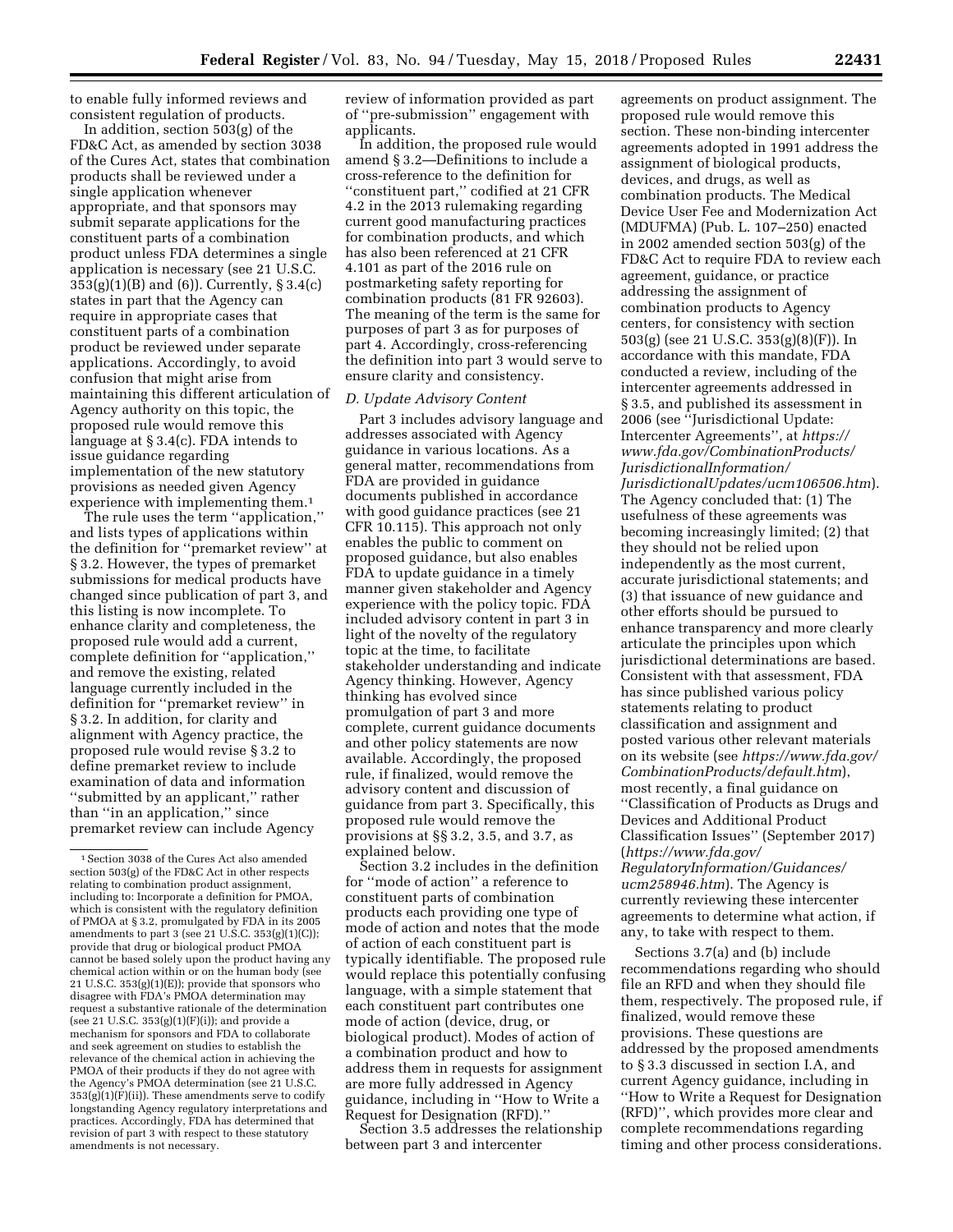### *E. Other Clarifications to the Rule*

Section 3.2 defines mode of action, and what constitutes a biological product, device, and drug mode of action, for purposes of making combination product assignment determinations. To enhance clarity, the proposed rule would add an express statement that the mode of action definitions apply for purposes of making combination product assignment determinations, and would simplify the definition for device mode of action at § 3.2 by referring to the statutory definition of device provided in section 201(h) of the FD&C Act (21 U.S.C. 321(h)) and removing redundant language.

Section 3.4(a)—Designated Agency component. The proposed rule would amend § 3.4(a) to clarify that the Agency component to which a combination product is assigned based on PMOA is the component that regulates the constituent part providing the PMOA. For example, some biological products are assigned to the Center for Biologics Evaluation and Research (CBER) and others are assigned to the Center for Drug Evaluation and Research (CDER). If a combination product has a biological product PMOA, it is assigned to either CBER or CDER based upon which of these two Centers regulate that type of biological product. This interpretation of the statutory provisions governing PMOA and combination product assignments is consistent with Agency practice and ensures that combination products are assigned to the Agency component most familiar with the constituent part that provides the PMOA.

Sections 3.2 and 3.6—Product jurisdiction officer. Section 3.2 includes a definition of ''product jurisdiction officer'' and section 3.6 specifies that OCP is the designated product jurisdiction officer. The proposed rule would revise the definition for ''product jurisdiction officer'' at § 3.2 to include information currently provided in § 3.6, and remove § 3.6, simplifying the rule by consolidating this related information. Specifically, the definition of ''product jurisdiction officer'' at § 3.2 would be revised to refer to OCP as the office responsible for classification and assignment of medical products. MDUFMA required FDA to establish an office to perform various regulatory functions relating to combination products, including their assignment to Agency components. Consistent with that mandate, FDA created OCP and delegated to specified staff within OCP the authority to classify products as biological products, devices, drugs, or

combination products as well as to assign these products to an Agency component with primary jurisdiction for their premarket review and regulation.

Existing section 3.7(d) addresses where to file RFD communications and currently requires submission in hard copy with the option to submit electronically as well. FDA sees no reason to continue to require a hard copy submission and proposes to revise the provision (see proposed § 3.5(b)) and make corresponding revisions to the content of § 3.7(c) (see proposed 3.5(b)) to give sponsors the alternative of submitting solely electronically. In addition, to avoid the need to revise the rule given changes to OCP's mailing address or email address, this rule would amend § 3.7(d) (see proposed 3.5(b)) to direct sponsors to submit RFDs to the current mailing address or email address for OCP as published by FDA, currently on the Office of Combination Products web page (*[https://www.fda.gov/](https://www.fda.gov/CombinationProducts/default.htm)* 

*[CombinationProducts/default.htm](https://www.fda.gov/CombinationProducts/default.htm)*). Section 3.9(b) addresses grounds for changing a classification or assignment designation, including circumstances under which the Agency can do so without the consent of the sponsor. It currently provides that sponsors shall be given 30 days written notice (which can be via email) of proposed changes and that such changes require the concurrence of the Principal Associate Commissioner. Because positions and titles in the Agency change from time to time, to avoid the need to revise part 3 when such changes occur, this rule would revise § 3.9(b) (see proposed § 3.7(b)) to state that such changes of classification or assignment require the concurrence of the official in the Agency responsible for the oversight of OCP.

Other clarifying changes to part 3 include in § 3.2: In the definitions of ''combination product'' and ''product,'' changing ''biologic'' to ''biological product'' to provide for consistency in part 3 and with the term used in section 351 of the PHS Act; and in the definitions of ''biological product'' and ''product,'' changing ''351(a)'' to ''351(i)'' and ''262(a)'' to ''262(i)'' so that the correct provision in the PHS Act and the U.S. Code is cited (*i.e.,* the provision that defines ''biological product'').

### **II. Legal Authority**

The Agency derives its authority to issue the regulations found in part 3 from 21 U.S.C. 321, 351, 352, 353, 355, 360, 360c–360f, 360h–360j, 360gg– 360ss, 360bbb–2, 371(a), 379e, 381, 394; 42 U.S.C. 216, 262, and 264. Congress expressly directed FDA to assign

combination products to the appropriate Agency component for regulation based on the Agency's assessment of PMOA as set forth in section 503(g) of the FD&C Act. Congress also expressly directed FDA to determine the classification of a product as a drug, biological product, device, or combination product, or the component of the Agency that will regulate the product, as applicable, in response to a request submitted under section 563 of the FD&C Act. Under section 701 of the FD&C Act (21 U.S.C. 371) and for the efficient enforcement of the FD&C Act, FDA has the authority to issue and amend the regulations found in part 3.

#### **III. Paperwork Reduction Act of 1995**

FDA tentatively concludes that this proposed rule contains no new collection of information. Therefore, clearance by the Office of Management and Budget (OMB) under the Paperwork Reduction Act of 1995 is not required. Information collection under part 3 has already been approved under OMB control number 0910–0523.

### **IV. Analysis of Environmental Impact**

We have determined under 21 CFR 25.30(h) that this action is of a type that does not individually or cumulatively have a significant effect on the human environment. Therefore, neither an environmental assessment nor an environmental impact statement is required.

#### **V. Federalism**

We have analyzed this proposed rule in accordance with the principles set forth in Executive Order 13132. We have determined that the proposed rule does not contain policies that have substantial direct effects on the States, on the relationship between the National Government and the States, or on the distribution of power and responsibilities among the various levels of government. Accordingly, we conclude that the rule does not contain policies that have federalism implications as defined in the Executive order and, consequently, a federalism summary impact statement is not required.

### **VI. Consultation and Coordination With Indian Tribal Governments**

We have analyzed this proposed rule in accordance with the principles set forth in Executive Order 13175. We have tentatively determined that the rule does not contain policies that would have a substantial direct effect on one or more Indian Tribes, on the relationship between the Federal Government and Indian Tribes, or on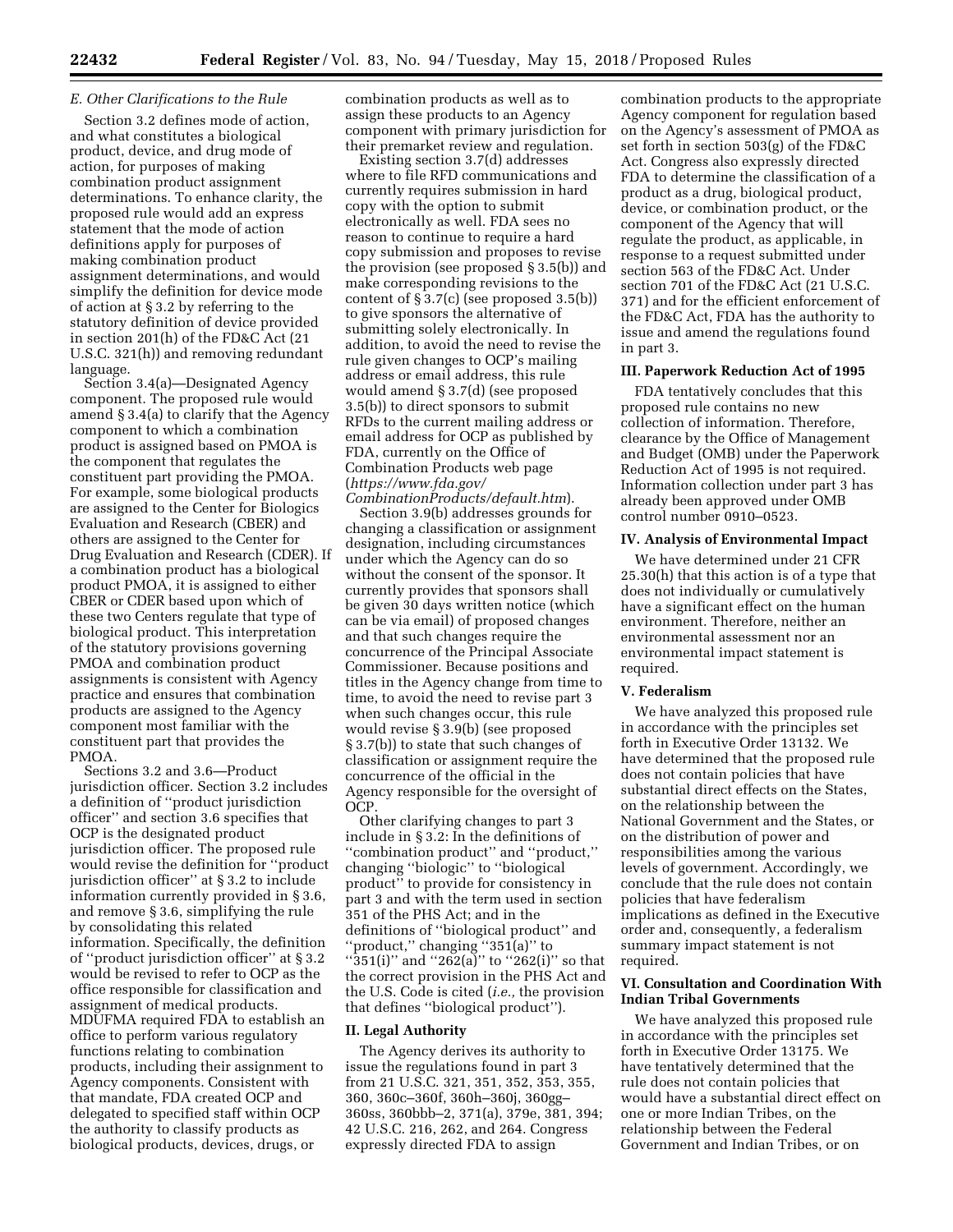the distribution of power and responsibilities between the Federal Government and Indian Tribes. The Agency solicits comments from tribal officials on any potential impact on Indian Tribes from this proposed action.

## **VII. Preliminary Economic Analysis of Impacts**

## *A. Introduction*

We have examined the impacts of the proposed rule under Executive Order 12866, Executive Order 13563, Executive Order 13771, the Regulatory Flexibility Act (5 U.S.C. 601–612), and the Unfunded Mandates Reform Act of 1995 (Pub. L. 104–4). Executive Orders 12866 and 13563 direct us to assess all costs and benefits of available regulatory alternatives and, when regulation is necessary, to select regulatory approaches that maximize net benefits (including potential economic, environmental, public health and safety, and other advantages; distributive impacts; and equity). Executive Order 13771 requires that the costs associated with significant new regulations ''shall, to the extent permitted by law, be offset by the elimination of existing costs

associated with at least two prior regulations.'' We believe that this proposed rule is not a significant regulatory action as defined by Executive Order 12866.

The Regulatory Flexibility Act requires us to analyze regulatory options that would minimize any significant impact of a rule on small entities. Because this rule imposes no new burdens, we propose to certify that the proposed rule will not have a significant economic impact on a substantial number of small entities.

The Unfunded Mandates Reform Act of 1995 (section 202(a)) requires us to prepare a written statement, which includes an assessment of anticipated costs and benefits, before proposing ''any rule that includes any Federal mandate that may result in the expenditure by State, local, and tribal governments, in the aggregate, or by the private sector, of \$100,000,000 or more (adjusted annually for inflation) in any one year.'' The current threshold after adjustment for inflation is \$148 million, using the most current (2016) Implicit Price Deflator for the Gross Domestic Product. This proposed rule would not

result in an expenditure in any year that meets or exceeds this amount.

### *B. Summary of Costs and Benefits*

The objective of this proposed rule is to amend the regulations concerning RFDs of the classification of products as biological products, devices, drugs, or combination products, or their assignment to Agency components for premarket review and regulation. The proposed rule is intended to clarify the scope of the regulations, streamline and clarify the appeals process, align the regulations with more recent legislative and regulatory measures, update advisory content, and otherwise to clarify part 3.

Many provisions of this proposed rule codify current practices and may not result in estimated costs, benefits, or savings. However, we expect a few provisions to lead to changes that may generate additional public health benefits and cost savings to society. A summary of the quantified costs and cost savings of the proposed rule are presented in table 1. The lower and upper estimates given in table 1 are at the 5 and 95 percent interval, respectively.

## TABLE 1—SUMMARY OF NET COST SAVINGS OF THE PROPOSED RULE 1 2

| Category | Primary estimate                       | Low estimate | High estimate |
|----------|----------------------------------------|--------------|---------------|
| Costs    | Annualized Quantified.<br>Qualitative. | \$17,000     | \$12,000      |

1We use a 10-year time horizon for this rule with payments occurring at the end of each period.

2All dollar values are rounded to the nearest \$1,000.

The estimated primary costs of the proposed rule include the additional one-time costs incurred by industry to read and understand the regulation. We expect only a subset of firms currently producing medical products will incur this cost. Our primary estimate of the total up-front cost to industry is approximately \$131,000. Annualizing these costs over a 10-year period, we estimate total annualized costs to be \$15,000 at a 3 percent discount rate, and \$17,000 at a 7 percent discount rate. The present value of these costs over 10 years is \$127,000 at a 3 percent discount rate, and \$122,000 at a 7 percent discount rate.

The primary public health benefit from adoption of the proposed rule would be the value of the illnesses and deaths avoided as a result of finalizing the proposed rule. Current regulatory requirements may cause applicants to unnecessarily submit RFDs, or to make misguided judgments regarding the need to confirm product classification

or assignment. The reduction in uncertainty about the RFD process will, thereby, potentially allow sponsors to make more informed decisions regarding product development and seeking marketing authorization, and potentially allow sponsors and FDA personnel to divert resources used under current regulations to other areas, such as to product development and marketing applications. We are not able to quantify or to identify specific ways by which the proposed rule would lead to avoided illnesses or deaths and therefore do not include public health benefits in our net estimates.

FDA is able to quantify the resource savings to both the Agency and industry from the proposed rule associated with streamlining and clarifying the appeals process for product classification and assignments. Our primary estimate of total cost savings to industry and FDA is approximately \$28,000 annually. The present value of these savings over 10 years is \$241,000 at a 3 percent discount rate, and \$198,000 at a 7 percent discount rate. Potential resource savings to FDA and industry from the optional electronic submission of RFDs are not included in this estimate because of the uncertainty in the number of sponsors who would choose to submit electronically.

Our best estimate of the quantifiable net social effect of the proposed rule, using a 10-year time horizon, is a cost of approximately \$103,000 in the first year and a cost savings of approximately \$28,000 each year starting in the second year. The net present discounted value of the quantifiable cost savings over 10 years is approximately \$114,000 at a 3 percent discount rate and approximately \$76,000 at a 7 percent discount rate. The total annualized net effect of the proposed rule is estimated to produce an average net cost savings ranging from \$13,000 at a 3 percent discount rate and \$11,000 at a 7 percent discount rate.

Executive Order 13771 requires that the costs associated with significant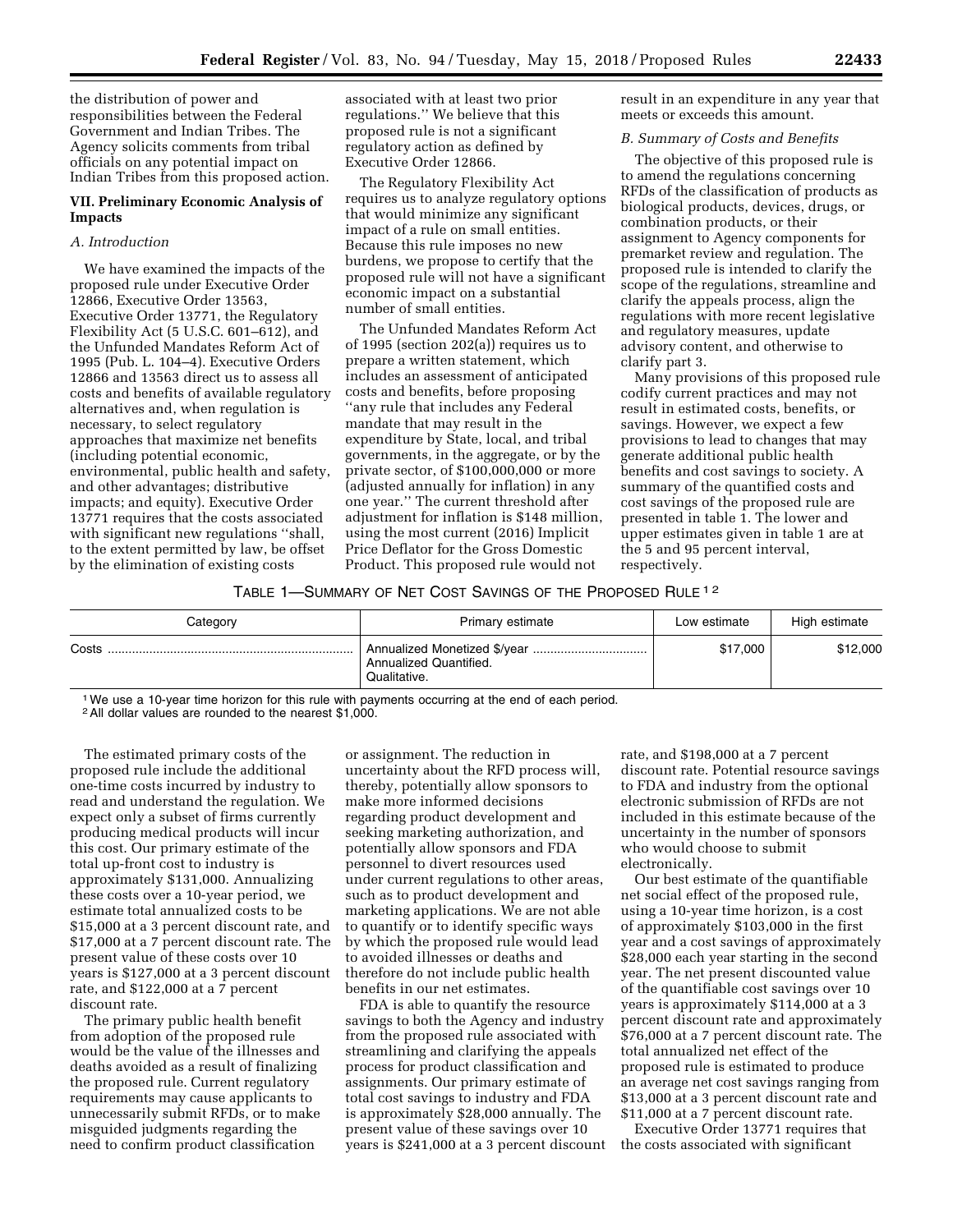new regulations ''shall, to the extent permitted by law, be offset by the elimination of existing costs associated with at least two prior regulations.'' We believe that the proposed rule, if finalized, is not significant under Executive Order 12666 and is deregulatory under Executive Order 13771.

The present value of our primary net cost savings estimate of the proposed rule, using an infinite time horizon, is approximately \$281,000, discounted at

7 percent, with a lower bound of approximately \$165,000 and an upper bound of approximately \$1.2 million. The annualized net cost savings of the proposed rule are approximately \$20,000, discounted at 7 percent on an infinite time horizon, with a lower bound of approximately \$12,000 and an upper bound of approximately \$83,000. Discounted at 3 percent, the present value of our primary net cost savings of the proposed rule is approximately \$814,000, with a lower bound of

approximately \$634,000 and an upper bound of approximately \$2.9 million. The annualized net cost of the proposed rule is approximately  $-$ \$20,000, discounted at 3 percent on an infinite time horizon, with a lower bound of approximately  $-$  \$12,000 and an upper bound of approximately  $-$ \$83,000. The estimated net costs using a 7 percent discount rate under Executive Order 13771 are summarized in table 2.

## TABLE 2—SUMMARY OF EXECUTIVE ORDER 13771 NET COSTS OF THE PROPOSED RULE 123

| Primary   | Lower bound | Upper bound |
|-----------|-------------|-------------|
| (7%)      | (7%)        | (7%)        |
| \$122,000 | \$81,000    | \$192,000   |
| 403.000   | 357.000     | 1.266.000   |
| 281.000   | 165.000     | 1.184.000   |
| 9.000     | 6.000       | 13.000      |
| 28,000    | 25,000      | 89.000      |
| $-20.000$ | $-12.000$   | $-83.000$   |

1We use an infinite time horizon for this rule with payments occurring at the end of each period.

2All dollar values are rounded to the nearest \$1,000.

<sup>3</sup>A negative net cost implies a net cost savings.

The Regulatory Flexibility Act requires Agencies to prepare an initial regulatory flexibility analysis if a proposed rule would have a significant economic impact on a substantial number of small entities (including small businesses, small non-profit organizations, and small governmental jurisdictions). FDA has examined the economic implications of the proposed rule as required by the Regulatory Flexibility Act. This rule, if finalized, will not impose any new burdens on small entities, and thus will not have a significant economic impact on a substantial number of small entities.

The full preliminary analysis of economic impacts is available in the docket for this proposed rule (Ref. 1) and at *[https://www.fda.gov/AboutFDA/](https://www.fda.gov/AboutFDA/ReportsManualsForms/Reports/EconomicAnalyses/default.htm)  [ReportsManualsForms/Reports/](https://www.fda.gov/AboutFDA/ReportsManualsForms/Reports/EconomicAnalyses/default.htm)  [EconomicAnalyses/default.htm.](https://www.fda.gov/AboutFDA/ReportsManualsForms/Reports/EconomicAnalyses/default.htm)* 

### **VIII. Proposed Effective Date**

FDA is proposing that any final rule based on this proposed rule become effective 30 days after the date of its publication in the **Federal Register**.

#### **IX. Reference**

The following reference is on display in the Dockets Management Staff (see **ADDRESSES**) and is available for viewing by interested persons between 9 a.m. and 4 p.m., Monday through Friday; it is also available electronically at *[https://](https://www.regulations.gov) [www.regulations.gov](https://www.regulations.gov)* or *[https://](https://www.fda.gov/AboutFDA/ReportsManualsForms/Reports/EconomicAnalyses/default.htm) [www.fda.gov/AboutFDA/](https://www.fda.gov/AboutFDA/ReportsManualsForms/Reports/EconomicAnalyses/default.htm) [ReportsManualsForms/Reports/](https://www.fda.gov/AboutFDA/ReportsManualsForms/Reports/EconomicAnalyses/default.htm)  [EconomicAnalyses/default.htm.](https://www.fda.gov/AboutFDA/ReportsManualsForms/Reports/EconomicAnalyses/default.htm)* 

1. Preliminary Regulatory Impact Analysis of the Proposed Rule, Amendments to 21 CFR Part 3—Product Jurisdiction, Docket No. FDA–2004–N–0191.

### **List of Subjects in 21 CFR Part 3**

Administrative practice and procedure, Biological products, Combination products, Drugs, Medical devices, Authority delegations.

Therefore, under the Federal Food, Drug, and Cosmetic Act, the Public Health Service Act, and authority delegated to the Commissioner of Food and Drugs, it is proposed that 21 CFR part 3 be amended as follows:

■ 1. The authority citation for part 3 is revised to read as follows:

**Authority:** 21 U.S.C. 321, 351, 352, 353, 355, 360, 360c–360f, 360h–360j, 360gg– 360ss, 360bbb–2, 371(a), 379e, 381, 394; 42 U.S.C. 216, 262, 264.

■ 2. Revise part 3 to read as follows:

## **PART 3—PRODUCT JURISDICTION**

## **Subpart A—Product Classification and Assignment of Agency Component for Review of Premarket Applications**

- Sec.
- 3.1 Purpose. 3.2 Definitions.
- 3.3 Scope.
- 
- 3.4 Designated agency component.<br>3.5 Request for designation
- Request for designation.
- 3.6 Letter of designation.
- 3.7 Effect of letter of designation.
- 3.8 Stay of review time.

#### **Subpart B [Reserved]**

### **§ 3.1 Purpose.**

The purpose of this subpart is to provide procedures for determining whether a product is a biological product, device, drug, or combination product, and which component within FDA will have primary jurisdiction for a biological product, device, drug, or combination product, where product classification or assignment is unclear or in dispute. By doing so, this subpart implements section 503(g) of the Federal Food, Drug, and Cosmetic Act. Nothing in this subpart prevents FDA from using any agency resources it deems necessary to ensure adequate review of the safety and effectiveness of any product, or the substantial equivalence of any device to a predicate device.

## **§ 3.2 Definitions.**

For the purpose of this part: *Agency* means the Food and Drug Administration.

*Agency component* means the Center for Biologics Evaluation and Research, the Center for Devices and Radiological Health, the Center for Drug Evaluation and Research, or alternative organizational component of the agency.

*Applicant* means any person who submits or plans to submit an application to the Food and Drug Administration for premarket review. For purposes of this section, the terms ''sponsor'' and ''applicant'' have the same meaning.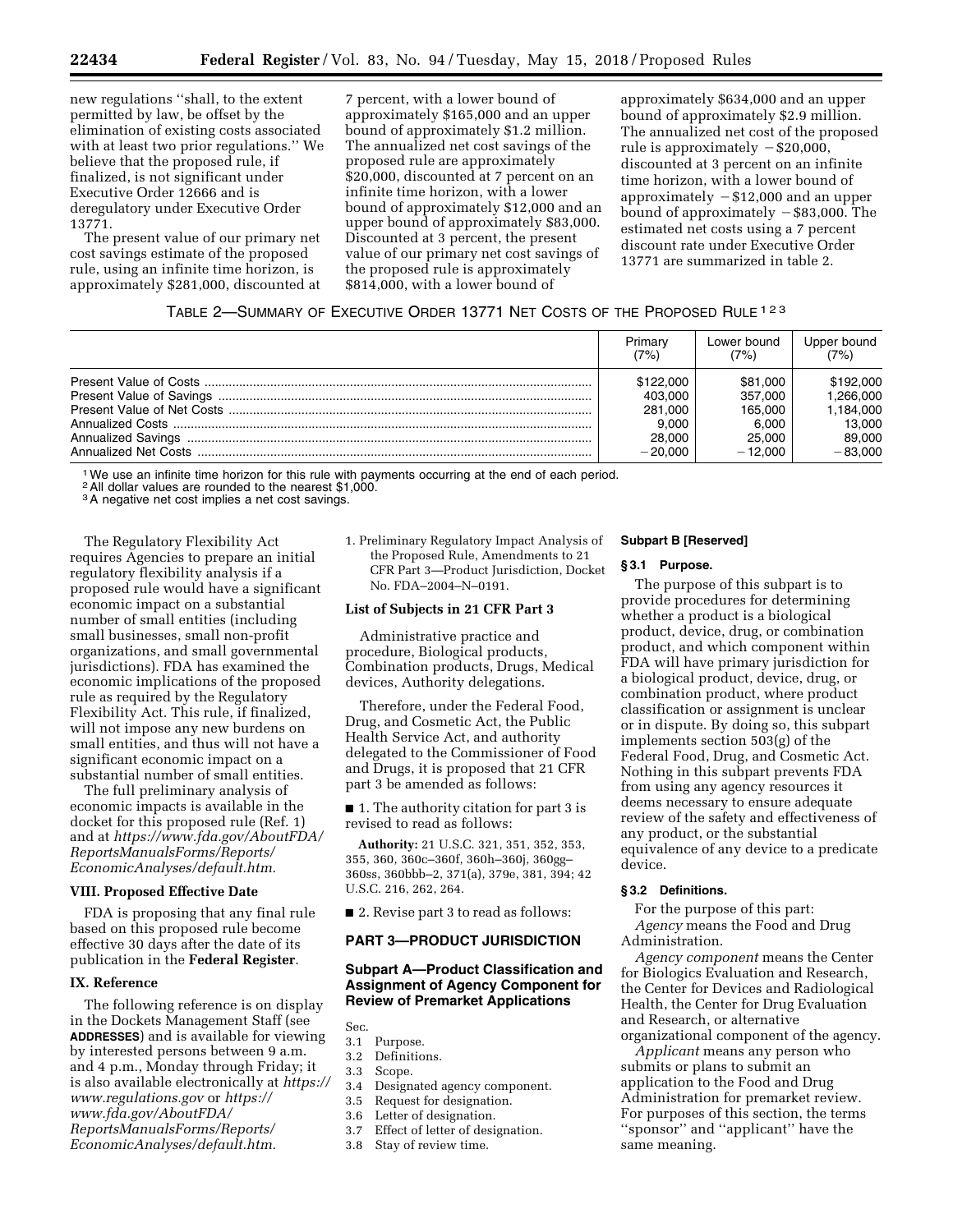*Application* means any investigational new drug application, investigational device exemption application, new drug application, abbreviated new drug application, biologics license application, premarket notification submission, De Novo classification request, premarket approval application, product development protocol, or humanitarian device exemption application, including all amendments and supplements.

*Biological product* has the meaning given the term in section 351(i) of the Public Health Service Act (42 U.S.C. 262(i)).

*Combination product* includes:

(1) A product comprised of two or more regulated components, *i.e.,* drug/ device, biological product/device, drug/ biological product, or drug/device/ biological product, that are physically, chemically, or otherwise combined or mixed and produced as a single entity;

(2) Two or more separate products packaged together in a single package or as a unit and comprised of drug and device products, device and biological products, or biological and drug products;

(3) A drug, device, or biological product packaged separately that according to its investigational plan or proposed labeling is intended for use only with an approved individually specified drug, device, or biological product where both are required to achieve the intended use, indication, or effect and where upon approval of the proposed product the labeling of the approved product would need to be changed, *e.g.,* to reflect a change in intended use, dosage form, strength, route of administration, or significant change in dose; or

(4) Any investigational drug, device, or biological product packaged separately that according to its proposed labeling is for use only with another individually specified investigational drug, device, or biological product where both are required to achieve the intended use, indication, or effect.

*Constituent part* has the meaning given the term in § 4.2 of this chapter.

*Device* has the meaning given the term in section 201(h) of the Federal Food, Drug, and Cosmetic Act.

*Drug* has the meaning given the term in section 201(g)(1) of the Federal Food, Drug, and Cosmetic Act.

*FDA* means Food and Drug Administration.

*Letter of designation* means the written notice issued by the product jurisdiction officer classifying the product, specifying the agency component with primary jurisdiction, or both.

*Letter of request* means an applicant's written submission to the product jurisdiction officer seeking product classification, the designation of the agency component with primary jurisdiction, or both.

*Mode of action* is the means by which a product achieves an intended therapeutic effect or action. For purposes of this definition, ''therapeutic'' action or effect includes any effect or action of the combination product intended to diagnose, cure, mitigate, treat, or prevent disease, or affect the structure or any function of the body. When making assignments of combination products under this part, the agency will consider three types of mode of action: The actions provided by a biological product, a device, and a drug. Each constituent part of a combination product has one such type of mode of action. For purposes of combination product assignment:

(1) A constituent part has a biological product mode of action if it acts by means of a virus, therapeutic serum, toxin, antitoxin, vaccine, blood, blood component or derivative, allergenic product, protein (except any chemically synthesized polypeptide), or analogous product, or arsphenamine or derivate of arsphenamine (or any other trivalent organic arsenic compound), applicable to the prevention, treatment, or cure of a disease or condition of human beings, as described in section 351(i) of the Public Health Service Act.

(2) A constituent part has a device mode of action if it meets the definition of device contained in section 201(h) of the Federal Food, Drug, and Cosmetic Act, and it does not have a biological product mode of action.

(3) A constituent part has a drug mode of action if it meets the definition of drug contained in section 201(g)(1) of the Federal Food, Drug, and Cosmetic Act, and it does not have a biological product or device mode of action.

*Premarket review* includes the examination of data and information submitted by an applicant.

*Primary mode of action* is the single mode of action of a combination product that provides the most important therapeutic action of the combination product. The most important therapeutic action is the mode of action expected to make the greatest contribution to the overall intended therapeutic effects of the combination product.

*Product* means any article that contains any drug as defined in section 201(g)(1) of the Federal Food, Drug, and Cosmetic Act; any device as defined in section 201(h) of the Federal Food, Drug, and Cosmetic Act; or any

biological product as defined in section 351(i) of the Public Health Service Act  $(42 \text{ U.S.C. } 262 \text{ (i)}).$ 

*Product jurisdiction officer* is the person or persons in the Office of Combination Products responsible for classification of products as biological products, devices, drugs, and combination products and for designating the component of FDA with primary jurisdiction for the premarket review and regulation of such products.

*Sponsor* means ''applicant'' as defined in this section.

#### **§ 3.3 Scope.**

This subpart applies to sponsors for products for which classification as a drug, device, biological product, or combination product, or the agency component with primary jurisdiction, is unclear or in dispute.

## **§ 3.4 Designated agency component.**

(a) To designate the agency component with primary jurisdiction for the premarket review and regulation of a combination product, the agency shall determine the primary mode of action of the product. Where the primary mode of action is that of:

(1) A drug (other than a biological product), the agency component charged with premarket review of such drugs shall have primary jurisdiction;

(2) A device, the agency component charged with premarket review of such devices shall have primary jurisdiction;

(3) A biological product, the agency component charged with premarket review of such biological products shall have primary jurisdiction.

(b) In some situations, it is not possible to determine, with reasonable certainty, which one mode of action will provide a greater contribution than any other mode of action to the overall therapeutic effects of the combination product. In such a case, the agency will assign the combination product to the agency component that regulates other combination products that present similar questions of safety and effectiveness with regard to the combination product as a whole. When there are no other combination products that present similar questions of safety and effectiveness with regard to the combination product as a whole, the agency will assign the combination product to the agency component with the most expertise related to the most significant safety and effectiveness questions presented by the combination product.

(c) The agency component with primary jurisdiction for the premarket review and regulation of a product will